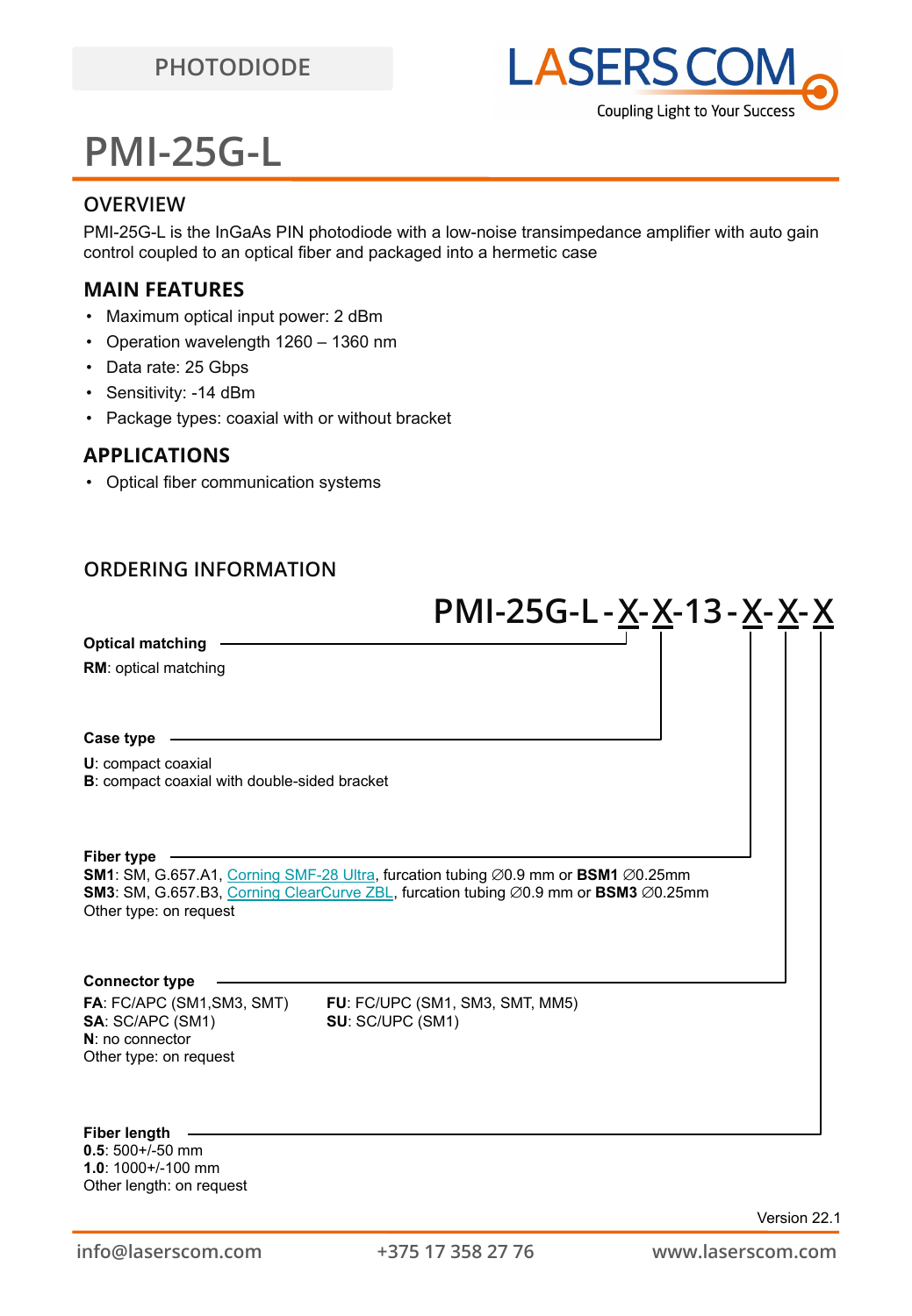# **PMI-25G-L**

### **ABSOLUTE MAXIMUM RATINGS**

| Parameter             |      | Value          | Unit         | <b>Conditions</b> |
|-----------------------|------|----------------|--------------|-------------------|
| Operating temperature | op ` | $-40 \div +85$ | °C           |                   |
| Storage temperature   | 'stg | $-40 \div +85$ | °C           |                   |
| Soldering temperature | sold | 260            | $^{\circ}$ C | Max. 5 seconds    |

## **ELECTRICAL-OPTICAL CHARACTERISTICS (SM FIBER, λ = 1310 nm, T = 25 °C)**

| Parameter                        |                        | Min                | <b>Typ</b>     | Max  | Unit  | <b>Test conditions</b> |                                                                       |
|----------------------------------|------------------------|--------------------|----------------|------|-------|------------------------|-----------------------------------------------------------------------|
| Wavelength                       |                        | λ                  | 1260           |      | 1360  | nm                     |                                                                       |
| Return loss (RM)                 |                        | RL                 | 13             |      |       | dB                     |                                                                       |
| Operating voltage                |                        | $V_{cc}$           | 3.0            | 3.3  | 3.5   | V                      |                                                                       |
| Supply current                   |                        | $^{\mathsf{I}}$ cc |                | 29   |       | mA                     | no load                                                               |
| Differential responsivity        |                        | $R_{d}$            |                | 0.9  |       | mV/µW                  | $R_{load}$ = 100 Ω, P = - 10 dBm, λ = 1310 nm                         |
| Small-signal bandwidth           |                        | <b>BW</b>          |                | 17   |       | GHz                    |                                                                       |
| Low frequency cut-off            |                        | LF                 |                | 100  |       | kHz                    |                                                                       |
| Rise/fall time                   |                        | $t_R$ , $t_F$      |                | 21   |       | ps                     | $P = -10$ dBm, 20% - 80%, $\lambda = 1310$ nm                         |
| Saturation power                 |                        | $+P_{sat}$         | $\overline{2}$ |      |       | dBm                    |                                                                       |
| Single-ended output<br>impedance |                        | $R_{0}$            |                | 50   |       | Ω                      |                                                                       |
| Sensitivity                      |                        |                    |                |      | $-14$ | dBm                    | $\lambda$ = 1310 nm, 25.78 Gbps, BER = 5e-5,<br>PRBS31, $ER = 4.3 dB$ |
| TIA RSSI                         | Slope                  |                    |                | 0.25 |       | mA/mA                  |                                                                       |
|                                  | Offset                 |                    |                | 10   |       | nA                     |                                                                       |
|                                  | <b>Linearity Limit</b> |                    |                |      | 2     | mA                     |                                                                       |

TIA type: [GN1086](https://drive.google.com/file/d/11cKj9KVr23NNgCnHeCPjcNjdwdqESW1k/view?usp=sharing)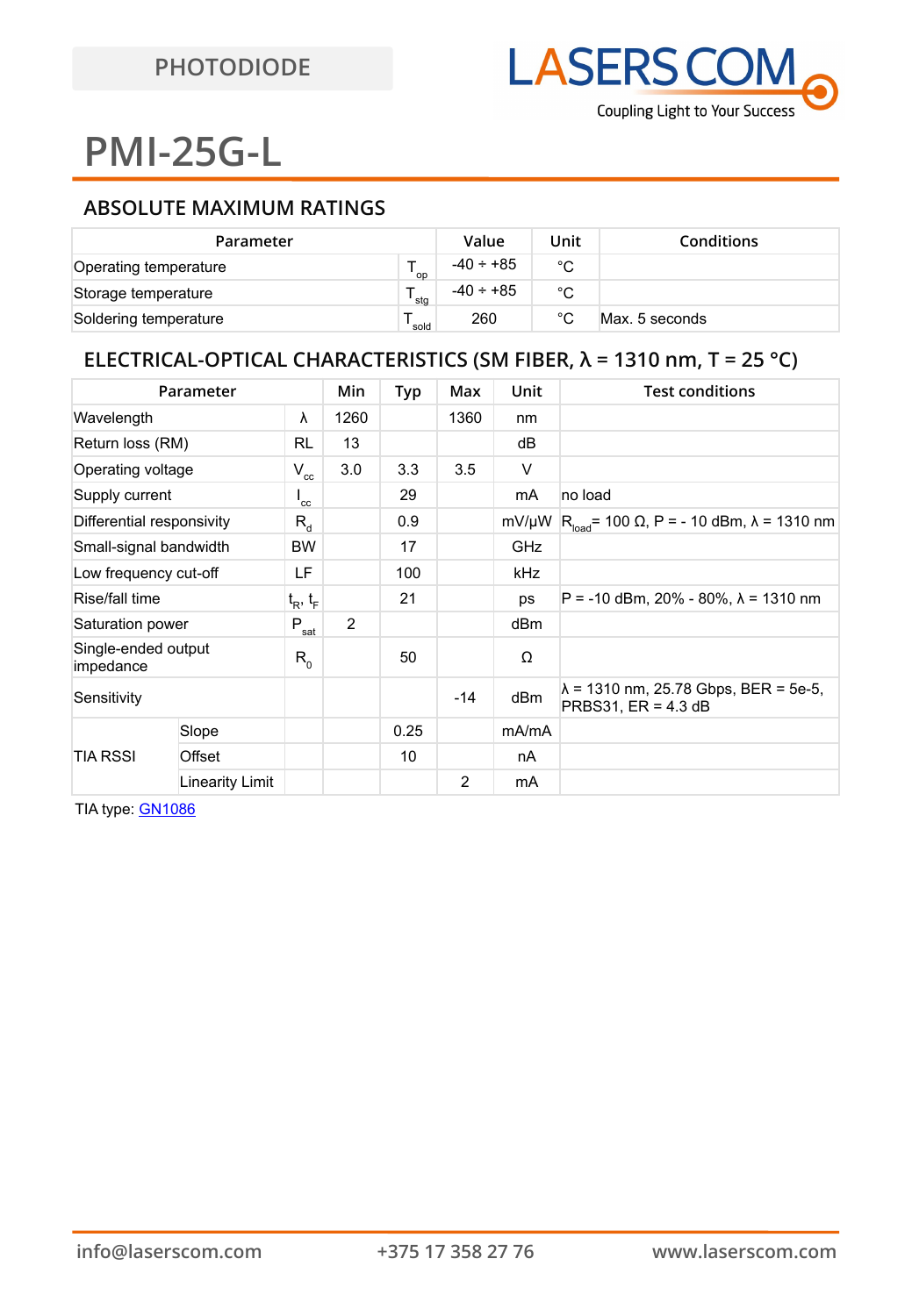## **PHOTODIODE**



## **PMI-25G-L**